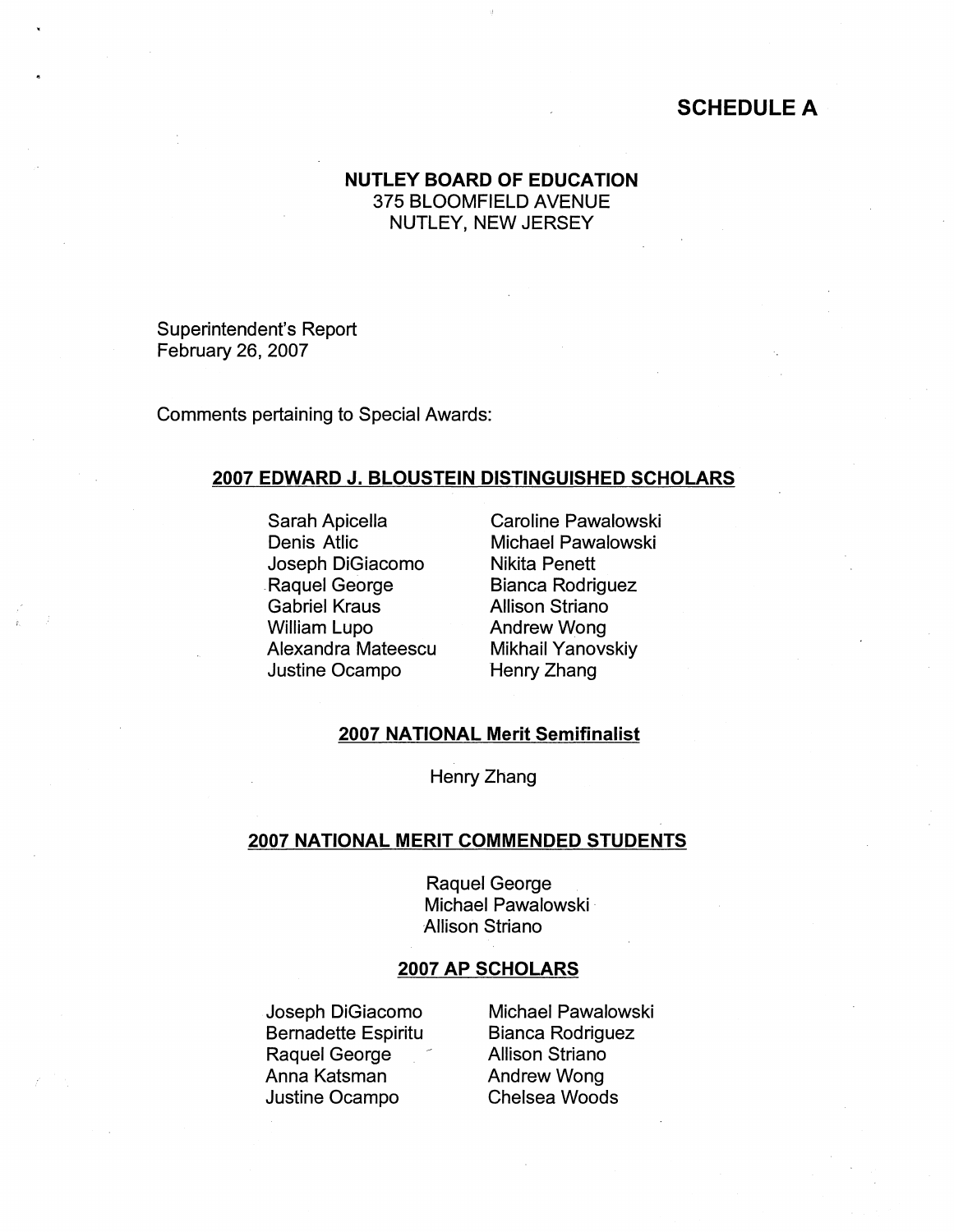Superintendent's Report February 26, 2007

## **Comments pertaining to Special Awards (contd.)**

#### **2007 AP SCHOLAR WITH DISTINCTION**

Henry Zhang

#### **Comments pertaining to Fall Sports Special Awards:**

#### **GIRLS SOCCER**

Megan Ginter

 $-1$ <sup>st</sup> Team 2006 All NNJIL

Stephanie Rizzi

Elizabeth Sardinsky

**BOYS SOCCER** 

Aaron Da Silva

Bryan Manfria

**FOOTBALL** 

Frank DeGennaro

Anthony Maurillo

Daniel Michalek

Louie Ritacco

 $-1$ <sup>st</sup> Team 2006 All NNJIL

 $-1$ <sup>st</sup> Team 2006 All NNJIL

 $-1$ <sup>st</sup> Team 2006 All NNJIL

 $-1$ <sup>st</sup> Team 2006 All NNJIL

 $-1$ <sup>st</sup> Team 2006 **AII NNJIL** 

 $-1$ <sup>st</sup> Team 2006 All NNJIL All Essex County

 $-1<sup>st</sup>$  Team 2006 All NNJIL

 $-1$ <sup>st</sup> Team 2006 All NNJIL All Essex County

-2-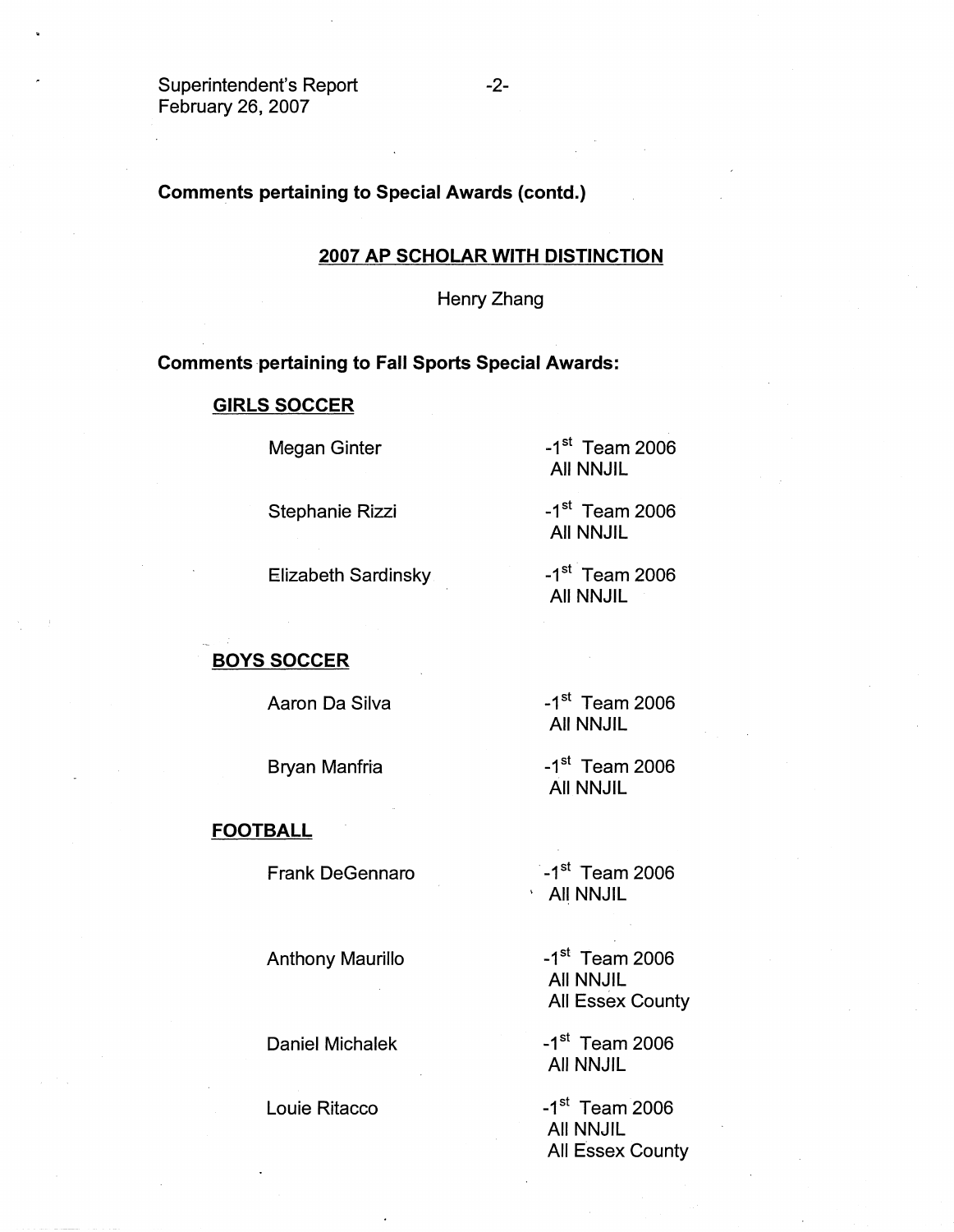Superintendent's Report February 26, 2007

**Comments pertaining to Fall Sports Special Awards (contd.)** 

### **CROSS COUNTRY**

Bryan DeBarbieri

 $-1$ <sup>st</sup> Team 2006 All NNJIL

### **GYMNASTICS**

Michael Pawalowski

 $-1$ <sup>st</sup> Team 2006 All NNJIL

### **Informational Items**

- Second quarter report cards were distributed on Friday, February 9, 2007
- Nutley High School College Admission for Juniors Wednesday, February  $28 - 7:00 - 9:00$  p.m.
- Lincoln School Musicale Thursday, March 1 at 7:00 p.m. (Grades 1 &2)
- Franklin Middle School  $6<sup>th</sup>$  Grade Parent Scheduling Information -Thursday, March 1 at 7:00 p.m.
- Read Across America Dr. Seuss Day Friday, March 2, 2007
- Kindergarten Registration Week March  $5 9$
- All Elementary Concert Tuesday, March 6 Nutley High School at 7:30 p.m.
- The Annual Nutley High School Winter Sports Awards Program Tuesday, March 13 - Period 2

Testing Schedule:

• HSPA/TerraNova Tests: HSPA 11&12 -March 5, 6, 7, 8 TerraNova 9,10 - March 5, 6, 7, 8

-3-